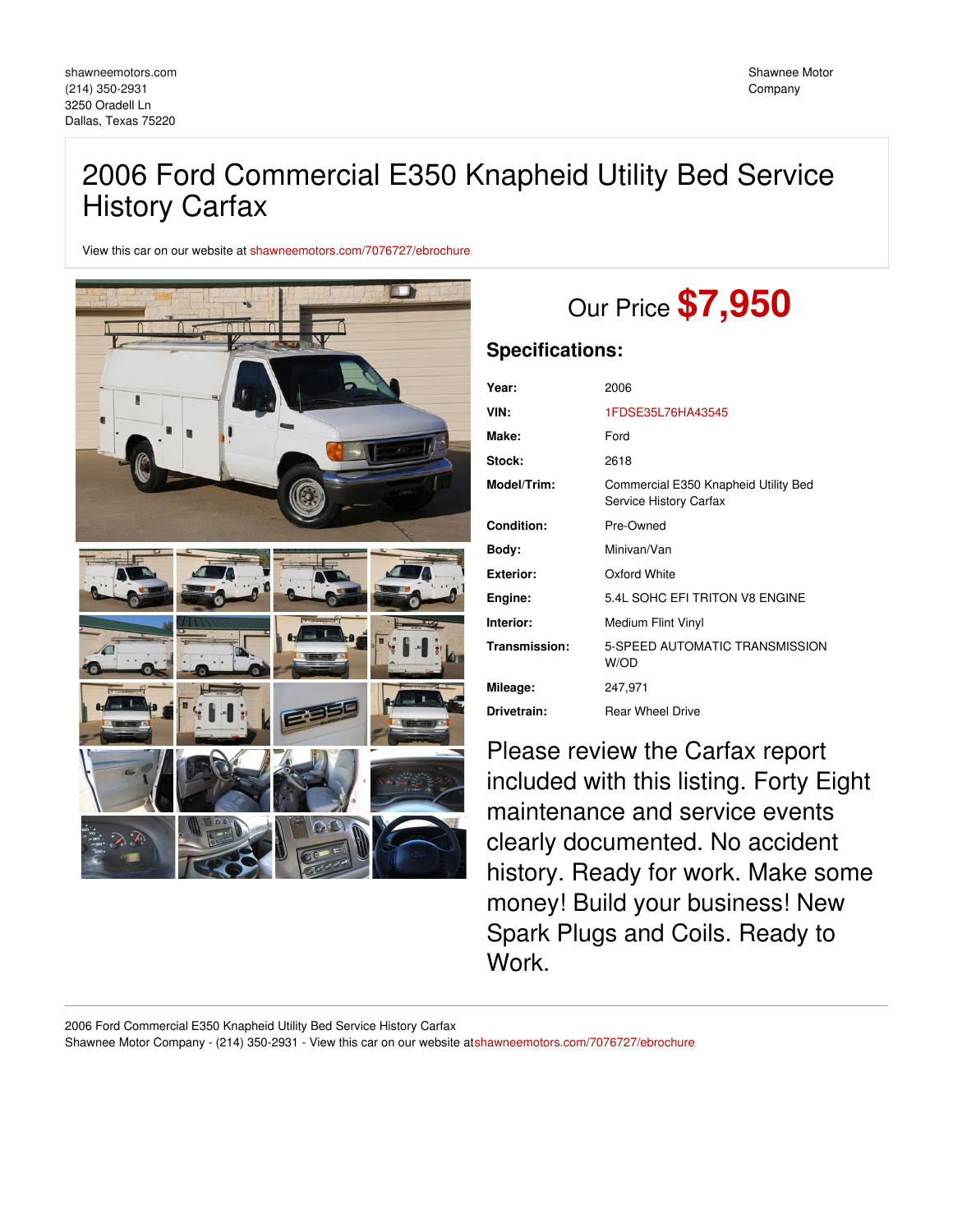

2006 Ford Commercial E350 Knapheid Utility Bed Service History Carfax Shawnee Motor Company - (214) 350-2931 - View this car on our website a[tshawneemotors.com/7076727/ebrochure](https://shawneemotors.com/vehicle/7076727/2006-ford-commercial-e350-knapheid-utility-bed-service-history-carfax-dallas-texas-75220/7076727/ebrochure)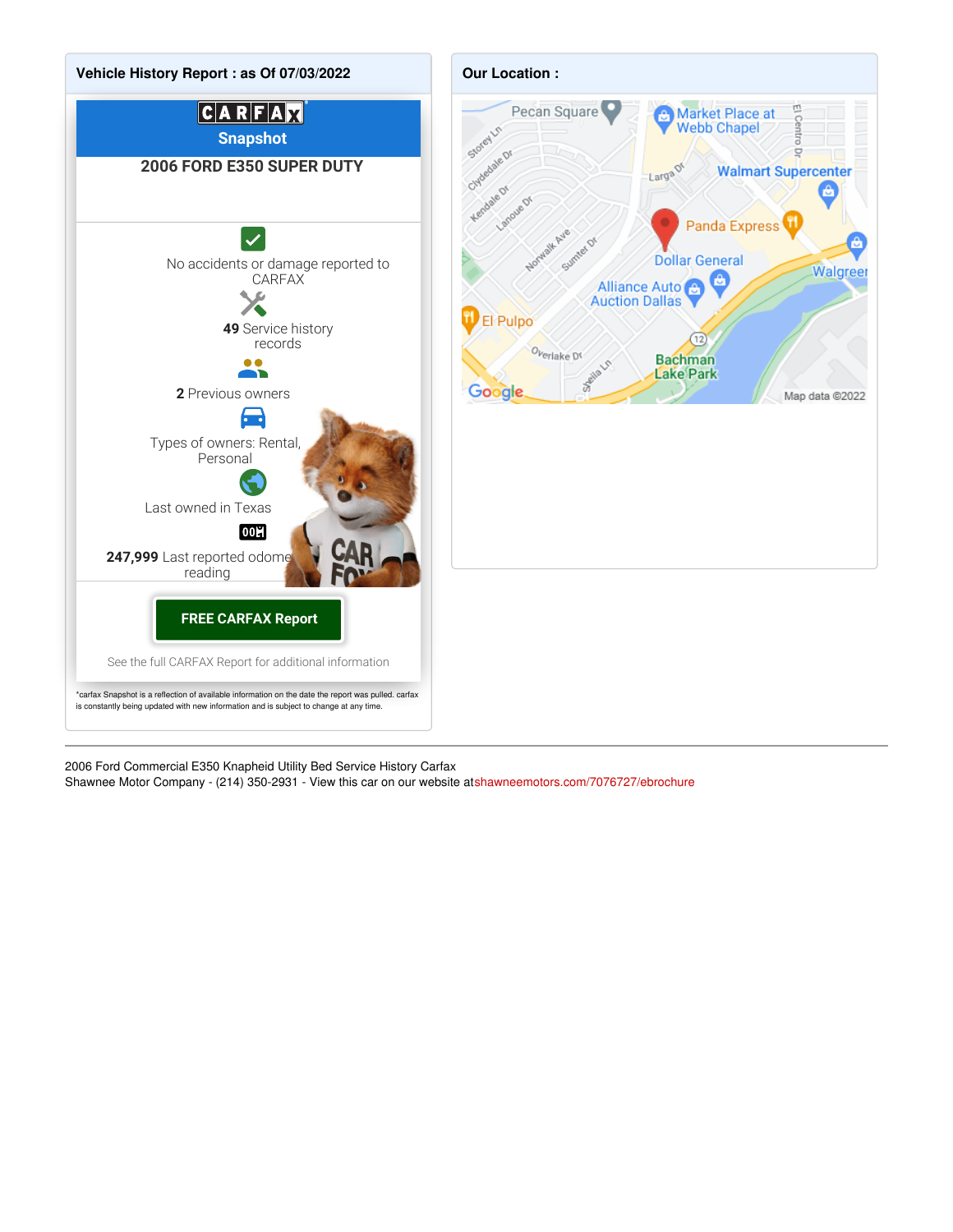# **Installed Options**

### **Interior**

- Black plastic stepwell pads- Black vinyl floor covering- Color-keyed cowl grab handles
- Dash sound absorber- Driver & passenger black cowl trim panels
- Dual color-keyed vinyl sunvisors- Dual high back vinyl bucket seats w/inboard armrests
- Electronic AM/FM stereo-inc: digital clock, (2) speakers- Front air conditioning
- Front dome light- Front door courtesy light switches- Front vinyl-faced molded headliner
- Key in ignition warning chime- Medium Flint-color door trim panels w/single stowage area
- Medium Flint-color instrument panel-inc: 12-volt pwr point, tachometer
- Slim line engine cover console-inc: (4) cupholders, (1) ashcup, (1) storage bin w/molded cover
- Tilt steering wheel

#### **Exterior**

- Grille w/Ford oval- Interval windshield wipers- Painted Medium Platinum front bumper - Sealed beam halogen headlights- Solar tinted glass

#### **Safety**

- Black plastic stepwell pads- Black vinyl floor covering- Color-keyed cowl grab handles
- Dash sound absorber- Driver & passenger black cowl trim panels
- Dual color-keyed vinyl sunvisors- Dual high back vinyl bucket seats w/inboard armrests
- Electronic AM/FM stereo-inc: digital clock, (2) speakers- Front air conditioning
- Front dome light- Front door courtesy light switches- Front vinyl-faced molded headliner
- Key in ignition warning chime- Medium Flint-color door trim panels w/single stowage area
- Medium Flint-color instrument panel-inc: 12-volt pwr point, tachometer
- Slim line engine cover console-inc: (4) cupholders, (1) ashcup, (1) storage bin w/molded cover
- Tilt steering wheel

#### **Mechanical**

- 115 amp alternator- 16" x 7" steel wheels 37 gallon fuel tank
- 3900# capacity front coil springs- 4-wheel anti-lock brakes (ABS)- 4.10 axle ratio
- 4600# capacity twin-I-beam front axle
- 5-speed automatic transmission w/OD-inc: auxiliary cooler, tow-haul
- 5.4L SOHC EFI Triton V8 engine 72 amp/hr (650 CCA) maintenance free HD battery
- 7800# capacity full-floating rear axle- 7810# capacity rear single-stage multi-leaf springs
- 9600# GVWR/4920# payload- Auxiliary fuel port- Electronic throttle control
- Handling pkg-inc: front stabilizer bar, HD front & rear shock absorbers
- LT245/75R16E all-season BSW tires- Modified vehicle wiring kit & system
- Pwr 4-wheel disc brakes- Pwr steering w/HD steering gear- Rear wheel drive

- Single rear wheels

-

-

## **Option Packages**

### **Factory Installed Packages**

5.4L SOHC EFI TRITON V8 ENGINE

#### 5-SPEED AUTOMATIC TRANSMISSION W/OD -inc: auxiliary oil cooler, tow-haul